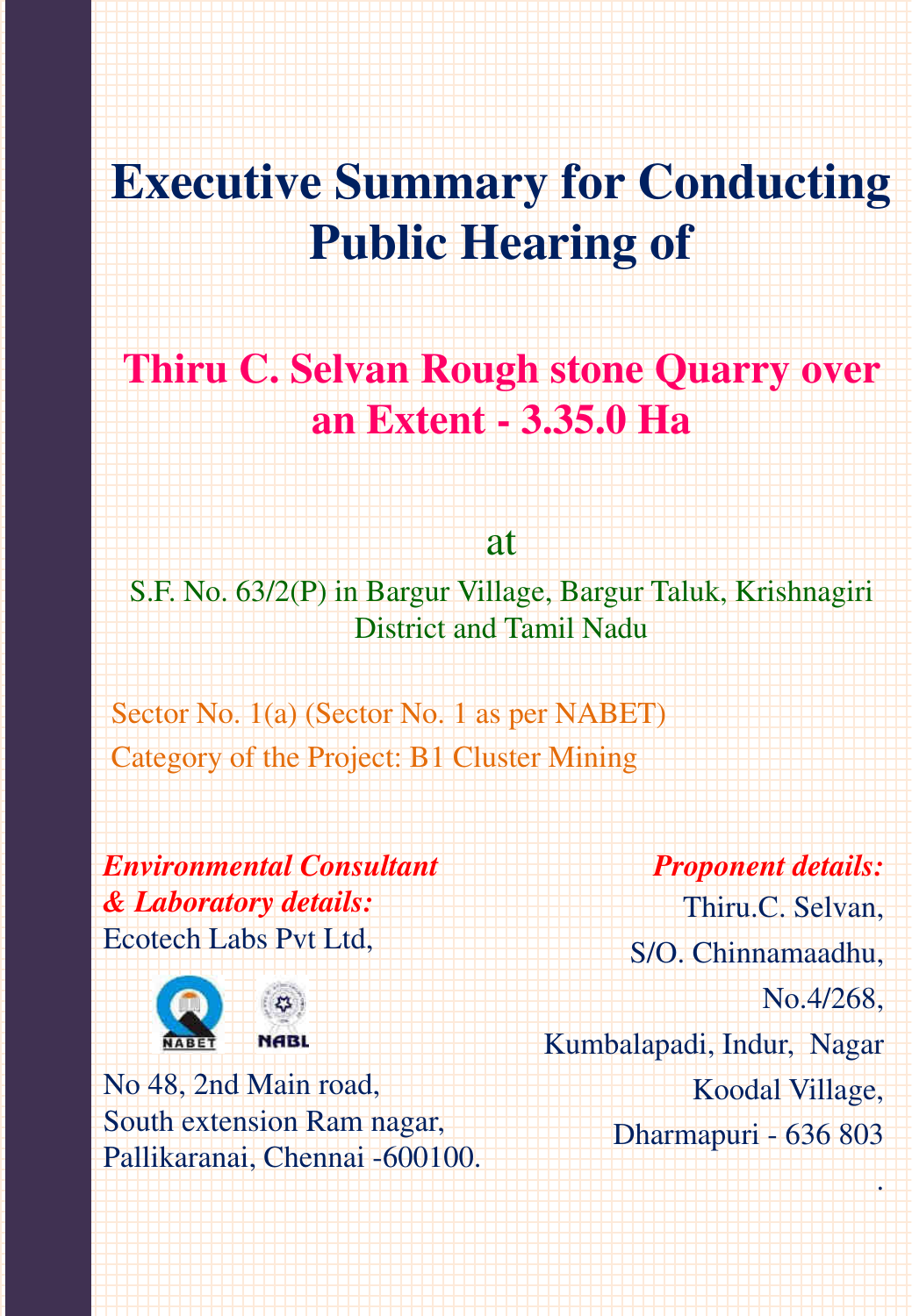#### **EXECUTIVE SUMMARY**

1. Project Background:

The Rough stone Quarry project of Thiru C. Selvan is situated at 63/2(P) in Bargur Village, Bargur Taluk, Krishangiri District and Tamil Nadu over an extent of 3.35.0 hectares in Government Poromboke Lands for a period of 5 years.. The proposed project has been accorded with Terms of Reference from SEIAA, Tamil nadu vide Letter No. SEIAA – TN/F.No.8529/SEAC/ToR-993/2021 dated 28.07.2021. The project proponent possesses working lease for mine lease area 3.35.0 Ha for the period of 5 years from the District Collector, Krishnagiri.

The mining plan approval letter issued by The Deputy Director of Geology and Mining, Krishnagiri through letter Roc. No. 221/2019/mines dt. 06.09.2019. The copy of LOI, which enclosed in Annexure–I. The Precise Area Communication Letter No. ROC. No. 211/2019/Mines dated 13.06.2019 issued by District Collector, Krishnagiri.

The quarry operation is proposed to carry out with conventional open cast semimechanized mining with a bench height of 7m and bench width of 5m. The quarry operation is proposed up to depth of 43m. The Total Geological reserve is about 1790278M<sup>3</sup> of rough stone. The Mineable Reserves and the Proposed production for five years is 799240  $M^3$ .

The project area does not fall in Hill Area Conservation Authority region. There is no interstate boundary, CRZ zone, Western Ghats, notified Bird sanctuaries, wildlife sanctuaries as per Wild life protection Act 1972, within the radius of 15km.

2. Nature and Size of the project:

The Rough Stone Quarry over an extent of 3.35.0 Hectares land is located Bargur Village of Bargur Taluk, Krishnagiri District.

|                 | Mineral intends to quarry: Rough stone |
|-----------------|----------------------------------------|
| <b>District</b> | : Krishnagiri                          |
| Taluk           | : Bargur                               |
| Village         | : Bargur                               |
| S. F. Nos.      | : $63/2(p)$                            |
| Extent          | $: 3.35.0$ Hectares                    |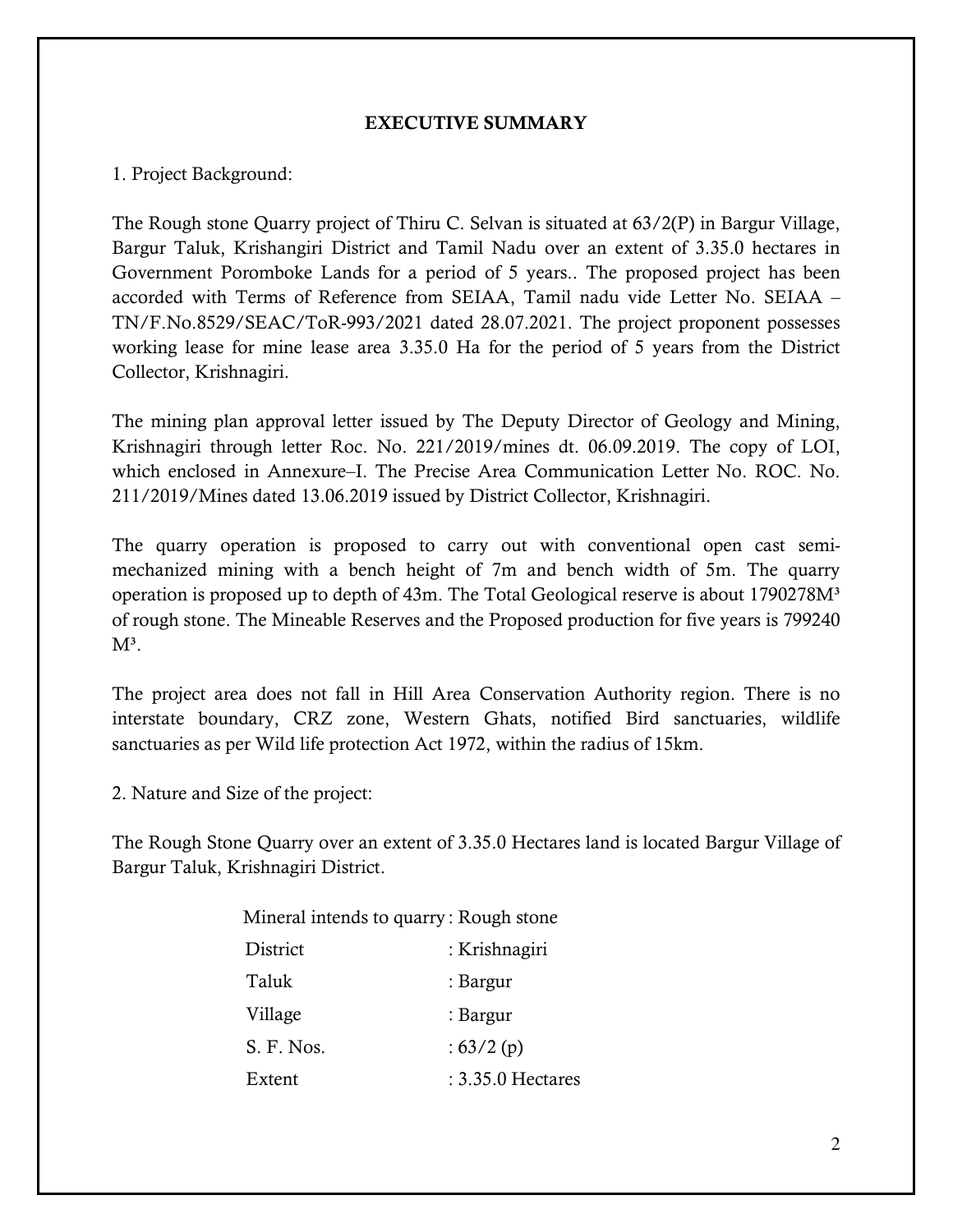|                | <b>S. NoParticulars</b>                  | <b>Details</b>                                                                                                                                                    |  |  |
|----------------|------------------------------------------|-------------------------------------------------------------------------------------------------------------------------------------------------------------------|--|--|
| $\mathbf{1}$   | Latitude                                 | 12° 33' 21.83"N to 12° 33' 31.00"N                                                                                                                                |  |  |
| $\overline{2}$ | Longitude                                | 78° 21' 43.58"E to 78° 21' 53.65"E                                                                                                                                |  |  |
| 3              | Site Elevation above<br>MSL              | 493m above MSL                                                                                                                                                    |  |  |
| 4              | Topography                               | Plain Terrain                                                                                                                                                     |  |  |
| 5              | Land use of the site                     | Government Poromboke land                                                                                                                                         |  |  |
| 6              | Extent of lease area                     | 3.35.0 Ha                                                                                                                                                         |  |  |
| 7              | Nearest highway                          | NH 46 (1km, S)                                                                                                                                                    |  |  |
| 8              | Nearest railway station                  | Jolarpet (25 km, E)                                                                                                                                               |  |  |
| 9              | Nearest airport                          | Bangalore – 112 km                                                                                                                                                |  |  |
| 10             | Nearest town / city                      | Town - Burgur $-1$ km, S<br>District – Krishnagiri– 16 km, W                                                                                                      |  |  |
| 11             | Rivers / Canal/Lake                      | $\div$ Orappam Lake – 10km, SW<br>$\div$ Marudapalli Lake – 11 km, SW                                                                                             |  |  |
| 12             | Reserved Forest / Wild<br>life Sanctuary | Burgur RF<br>$-2$ km E<br>⋗<br>Neralakotta RF<br>$-2 km N$<br>Varatanapalli RF<br>$-4 \text{ km } W$<br>Nandibanda RF<br>$-5$ km, NE<br>Kothur RF<br>$-6km$ , NNE |  |  |
| 13             | Seismic Zone                             | Zone – II [as per IS 1893 (Part-I): 2002]                                                                                                                         |  |  |
| 14             | <b>Total Project Cost</b>                | Rs. 67,50,000/-                                                                                                                                                   |  |  |

#### **Table 1: Brief Description of the Project**

#### **3. Need for the Project**

Rough stone is one of the most valuable natural building materials. Aggregates are mostly used for building roads and footpaths Aggregates – stone used for its strong physical properties – crushed and sorted into various sizes for use in concrete, coated with bitumen to make asphalt or used 'dry' as bulk fill in construction. Mostly used in roads, concrete and building products. Aggregates represent about 98% of quarry output, most of which is used in road construction, maintenance and repair. Much of this goes to the production of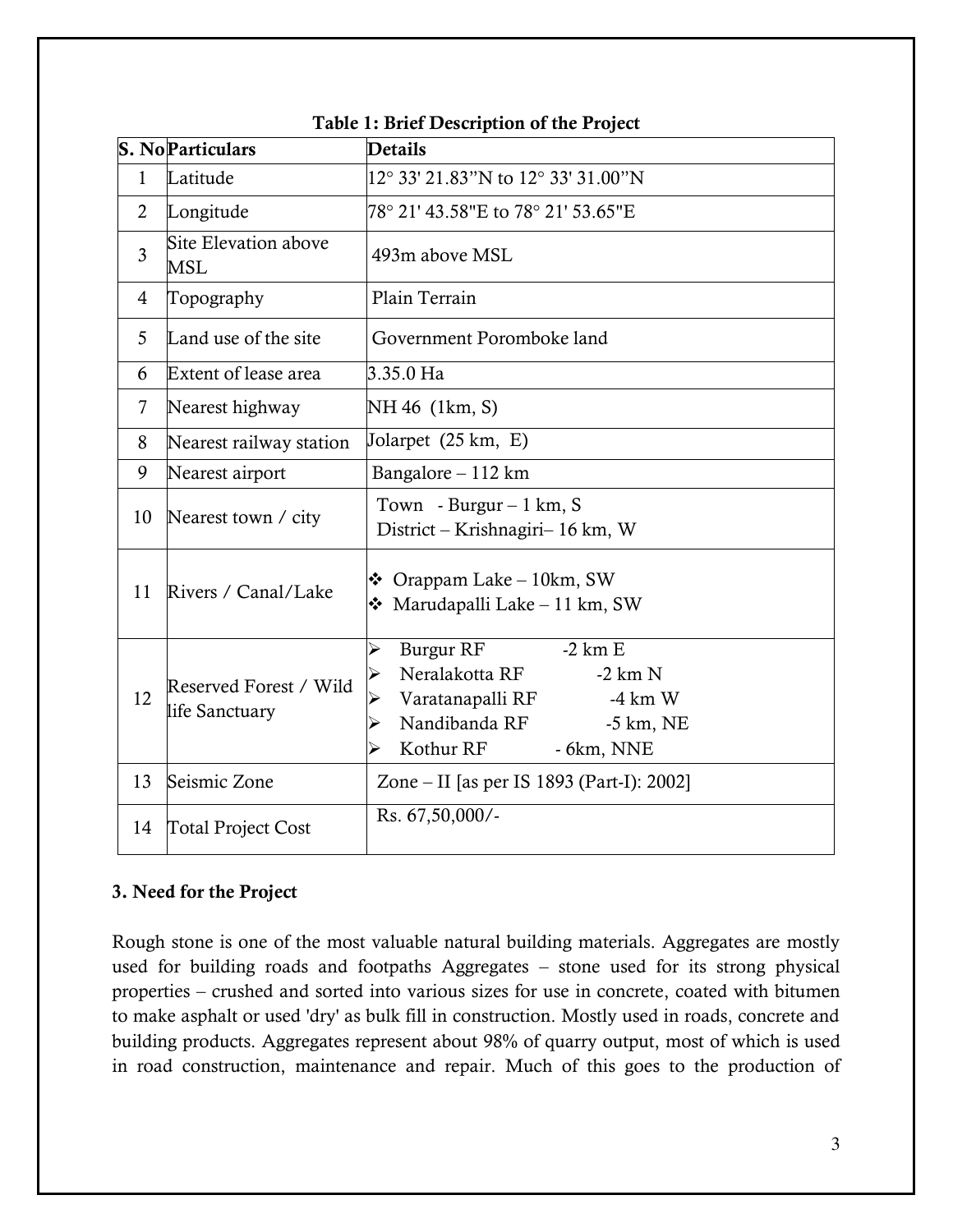asphalt; the remainder is used 'dry' without the addition of other materials to provide a sturdy base for roads.

Krishnagiri District is covered with wide range of metamorphic rocks of peninsular gnessic complex. These rock formations occur as massive hillocks all over the district in government lands and patta lands, and extensively weathered formations are overlained by soil / alluvium deposits with an average thickness of 1 to 5mts. Rough stone deposits suitable for the production of Jelly, cut stones and Pillar Stones are available throughout the Krishnagiri District. Rough stones are widely used in this district as building stones, boulders, cut stones and for the production of Jelly, M.Sand, Crusher Dust. The rock products which are produced not only used in the Krishnagiri District alone but also transported to the neighboring districts. These products enter into the market in different parts of the country.



**Location of the project site**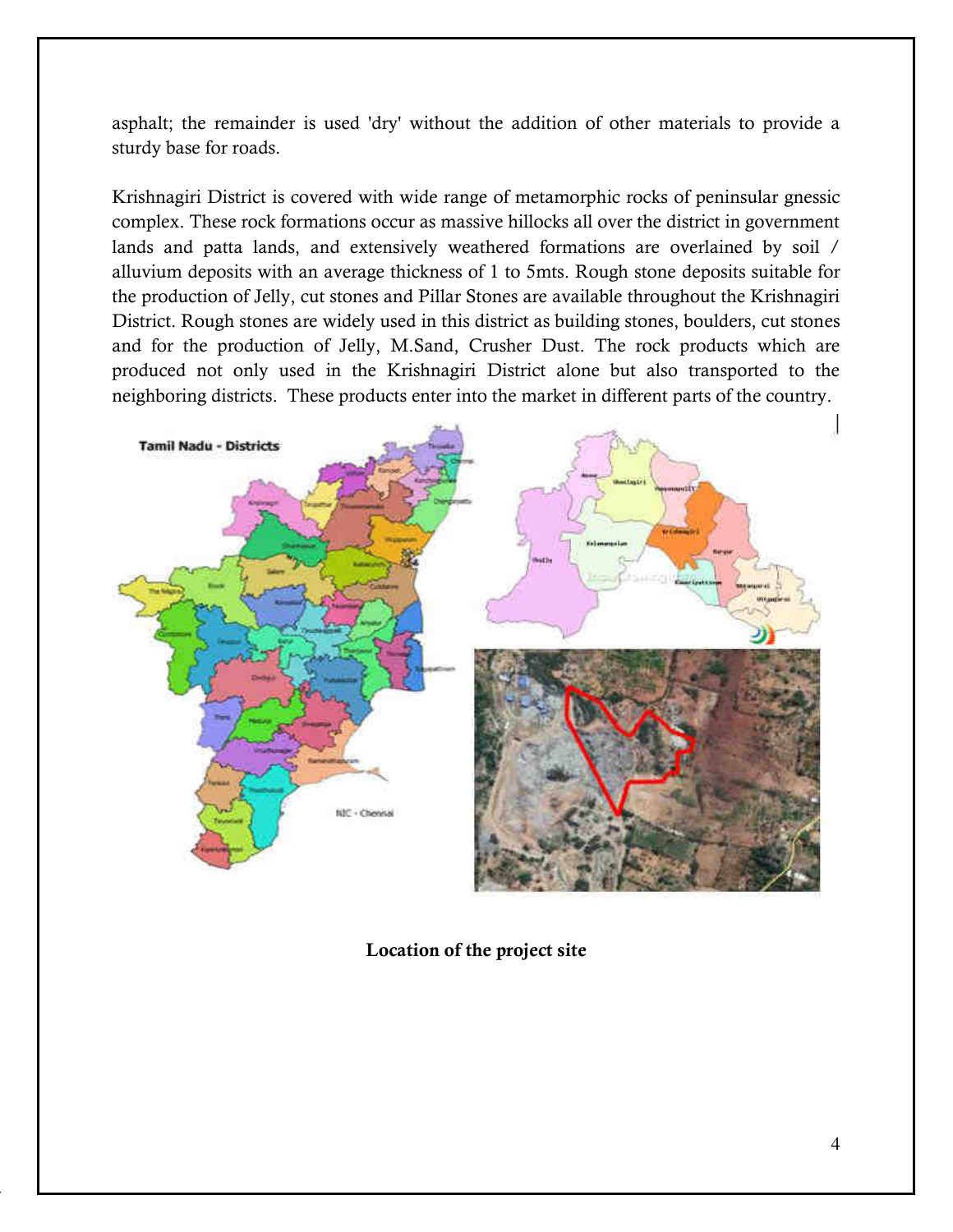

Google Image of the Project Site

# **4. Geological Reserves**

# **Table 2. Geological resources**

| <b>GEOLOGICAL RESERVES</b> |              |              |              |                |                |             |               |          |  |  |
|----------------------------|--------------|--------------|--------------|----------------|----------------|-------------|---------------|----------|--|--|
|                            |              |              |              |                |                |             | Mine          |          |  |  |
| Sectio                     | Benc         | L(m)         | W            | D              | Volume In      | Reserves in | waste in      | Top Soil |  |  |
| $\mathbf n$                | $\mathbf h$  |              | (m)          | (m)            | M <sub>3</sub> | m3 @ $95%$  | $m3$ $\omega$ | in m3    |  |  |
|                            |              |              |              |                |                |             | $5\%$         |          |  |  |
|                            | $\mathbf I$  | 114          | 82           | $\mathbf{1}$   |                |             |               | 9348     |  |  |
|                            | $\mathbf{I}$ | 114          | 82           | $\overline{7}$ | 65436          | 62164       | 3272          |          |  |  |
|                            | III          | 114          | 82           | 7              | 65436          | 62164       | 3272          |          |  |  |
| XY-                        | IV           | 114          | 82           | 7              | 65436          | 62164       | 3272          |          |  |  |
| AB                         | $\rm V$      | 114          | 82           | 7              | 65436          | 62164       | 3272          |          |  |  |
|                            | VI           | 114          | 82           | $\overline{7}$ | 65436          | 62164       | 3272          |          |  |  |
|                            | VII          | 114          | 82           | 7              | 65436          | 62164       | 3272          |          |  |  |
|                            | <b>VIII</b>  | 114          | 82           | 7              | 65436          | 62164       | 3272          |          |  |  |
|                            | IX           | 114          | 82           | 7              | 65436          | 62164       | 3272          |          |  |  |
|                            |              | <b>TOTAL</b> |              |                | 523488         | 497312      | 26176         | 9348     |  |  |
|                            | $\mathbf I$  | 15           | $\mathbf{1}$ | $\mathbf{1}$   |                |             |               | 15       |  |  |
|                            | $\mathbf{I}$ | 15           | $\mathbf{1}$ | 7              | 105            | 100         | 5             |          |  |  |
| XY-                        | III          | 15           | $\mathbf{1}$ | $\overline{7}$ | 105            | 100         | 5             |          |  |  |
| CD                         | IV           | 135          | 86           | $\overline{7}$ | 81270          | 77207       | 4063          |          |  |  |
|                            | $\mathbf{V}$ | 135          | 86           | $\overline{7}$ | 81270          | 77207       | 4063          |          |  |  |
|                            | VI           | 135          | 86           | 7              | 81270          | 77207       | 4063          |          |  |  |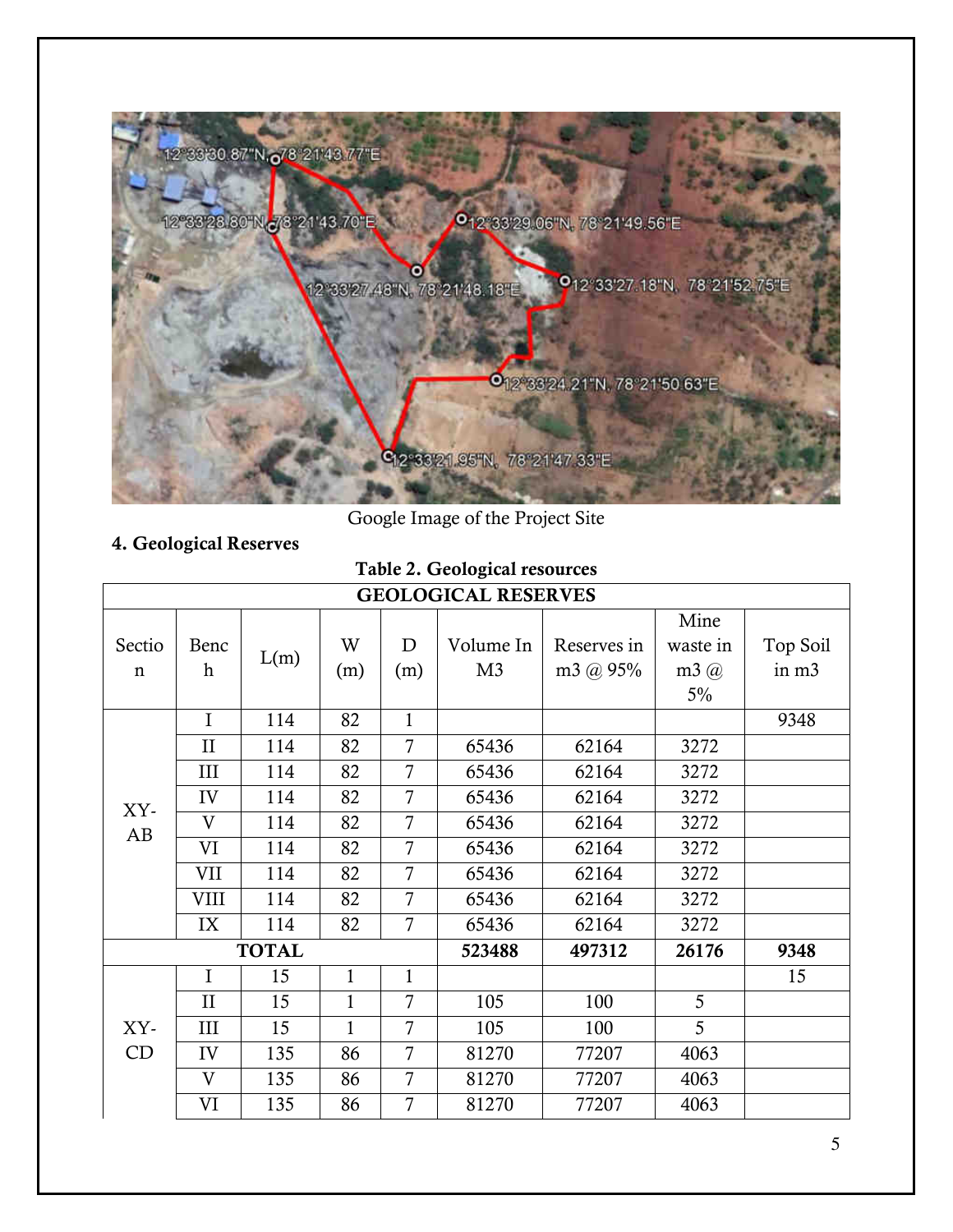|                            | VII         | 135          | 86      | 7       | 81270  | 77207  | 4063  |       |
|----------------------------|-------------|--------------|---------|---------|--------|--------|-------|-------|
|                            | <b>VIII</b> | 135          | 86      | 7       | 81270  | 77207  | 4063  |       |
|                            | IX          | 135          | 86      | 7       | 81270  | 77207  | 4063  |       |
|                            |             | <b>TOTAL</b> |         |         | 487830 | 463442 | 24388 | 15    |
|                            | I           | 130          | 107     | 1       |        |        |       | 13910 |
|                            | $\rm II$    | 130          | 107     | 7       | 97370  | 92502  | 4868  |       |
|                            | Ш           | 130          | 107     | 7       | 97370  | 92502  | 4868  |       |
| $X1Y1-$                    | IV          | 130          | 107     | 7       | 97370  | 92502  | 4868  |       |
| $\mathop{\rm CD}\nolimits$ | V           | 130          | 107     | 7       | 97370  | 92502  | 4868  |       |
|                            | VI          | 130          | 107     | 7       | 97370  | 92502  | 4868  |       |
|                            | VII         | 130          | 107     | 7       | 97370  | 92502  | 4868  |       |
|                            | VIII        | 130          | 107     | 7       | 97370  | 92502  | 4868  |       |
|                            | IX          | 130          | 107     | 7       | 97370  | 92502  | 4868  |       |
| <b>TOTAL</b>               |             |              | 778960  | 740016  | 38944  | 13910  |       |       |
| <b>GRAND TOTAL</b>         |             |              | 1790278 | 1700770 | 89508  | 23273  |       |       |

# **5. Mineable Resources**

| <b>MINEABLE RESERVES</b> |                     |              |      |                |                 |                                                       |                                    |                                  |  |
|--------------------------|---------------------|--------------|------|----------------|-----------------|-------------------------------------------------------|------------------------------------|----------------------------------|--|
| Sectio<br>n              | Benc<br>$\mathbf h$ | L(m)         | W(m) | D(m)           | Volume<br>In M3 | Mineable<br>Rough<br>stone<br>Reserves in<br>m3 @ 95% | Mine<br>waste in<br>m3 $\omega$ 5% | Top<br>Soil<br>in m <sub>3</sub> |  |
|                          | I                   | 107          | 75   | $\mathbf{1}$   |                 |                                                       |                                    | 8025                             |  |
|                          | $\mathbf{I}$        | 106          | 74   | 7              | 54908           | 52163                                                 | 2745                               |                                  |  |
| XY-                      | III                 | 101          | 69   | 7              | 48783           | 46344                                                 | 2439                               |                                  |  |
| AB                       | IV                  | 96           | 64   | 7              | 43008           | 40858                                                 | 2150                               |                                  |  |
|                          | V                   | 91           | 59   | 7              | 37583           | 35704                                                 | 1879                               |                                  |  |
|                          | VI                  | 86           | 54   | 7              | 32508           | 30883                                                 | 1625                               |                                  |  |
|                          | VII                 | 81           | 49   | 7              | 27783           | 26394                                                 | 1389                               |                                  |  |
|                          |                     | <b>TOTAL</b> |      |                | 244573          | 232346                                                | 12277                              | 8025                             |  |
|                          | IV                  | 120          | 86   | 7              | 72240           | 68628                                                 | 3612                               |                                  |  |
| XY-                      | V                   | 115          | 86   | $\overline{7}$ | 69230           | 65769                                                 | 3461                               |                                  |  |
| CD                       | VI                  | 110          | 86   | 7              | 66220           | 62909                                                 | 3311                               |                                  |  |
|                          | VII                 | 105          | 86   | 7              | 63210           | 60050                                                 | 3160                               |                                  |  |
| <b>TOTAL</b>             |                     |              |      |                | 270900          | 257356                                                | 13544                              |                                  |  |
| X1Y1-                    | I                   | 115          | 100  | $\mathbf{1}$   |                 |                                                       |                                    | 11500                            |  |

# **Table 3 : Mineable Reserves**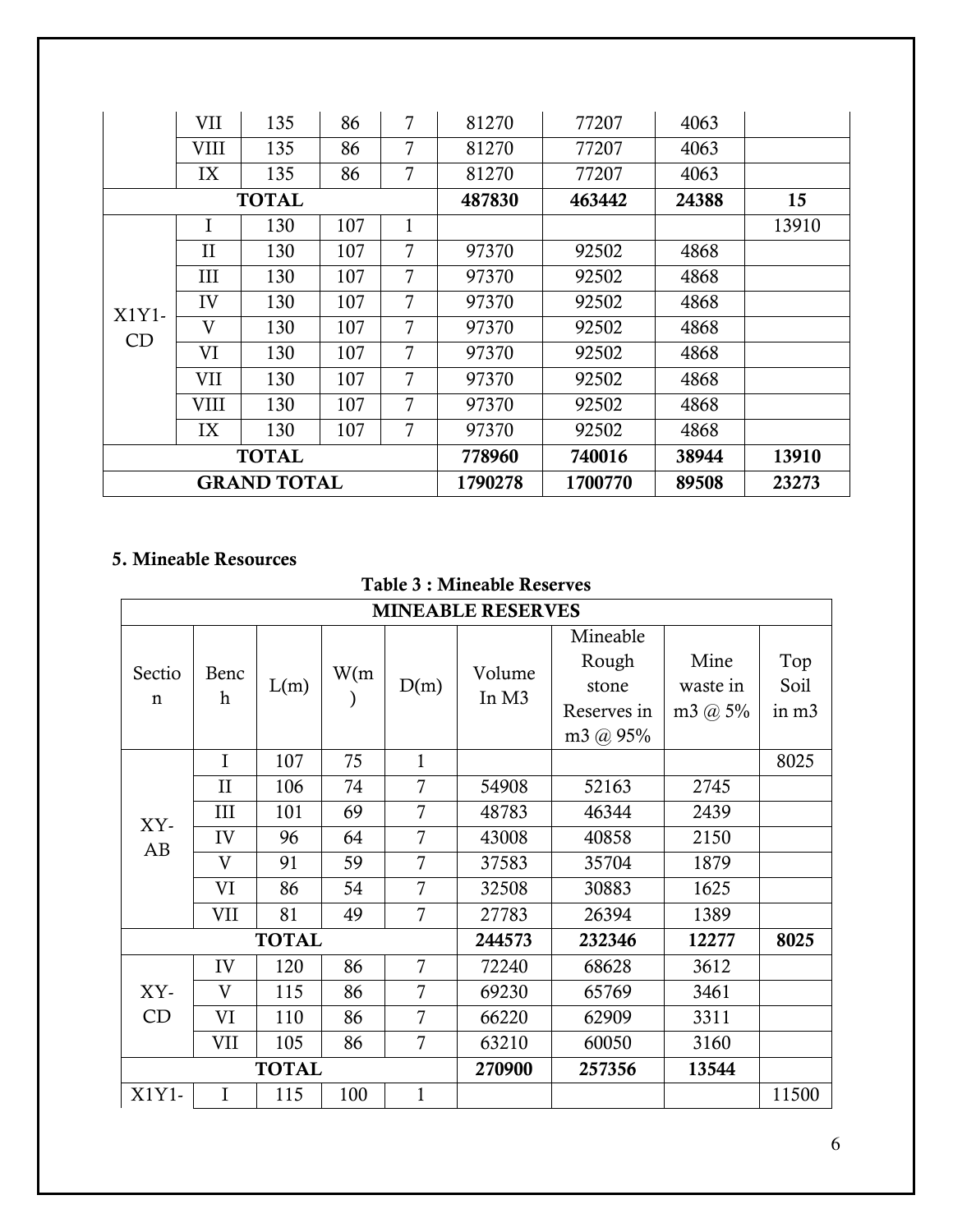| CD                 | Н   | 113 | 99     |        | 78309 | 74394 | 3915 |  |
|--------------------|-----|-----|--------|--------|-------|-------|------|--|
|                    | Ш   | 103 | 94     |        | 67774 | 64385 | 3389 |  |
|                    | IV  | 93  | 89     | 7      | 57939 | 55042 | 2897 |  |
|                    | V   | 83  | 84     |        | 48804 | 46364 | 2440 |  |
|                    | VI  | 73  | 79     |        | 40369 | 38351 | 2018 |  |
|                    | VII | 63  | 74     |        | 32634 | 31002 | 1632 |  |
| <b>TOTAL</b>       |     |     | 325829 | 309538 | 16291 | 11500 |      |  |
| <b>GRAND TOTAL</b> |     |     | 841302 | 799240 | 42062 | 19525 |      |  |

# **6. Year wise production**

|  |  | <b>Table 4: Year wise Production</b> |
|--|--|--------------------------------------|
|--|--|--------------------------------------|

| YEARWISE DEVELOPMENT AND PRODUCTION |                          |              |          |                |                 |                                                  |                               |                      |
|-------------------------------------|--------------------------|--------------|----------|----------------|-----------------|--------------------------------------------------|-------------------------------|----------------------|
| Secti<br>on                         | Benc<br>$\boldsymbol{h}$ | L(m)         | W<br>(m) | D<br>(m)       | Volume<br>In M3 | Rough<br>stone<br>Reserves<br>in m3 $(a)$<br>95% | Mine<br>waste in<br>m3@<br>5% | Top<br>Soil<br>in m3 |
|                                     | $\mathbf I$              | 107          | 75       | $\mathbf{1}$   |                 |                                                  |                               | 8025                 |
| I                                   | II                       | 106          | 74       | $\overline{7}$ | 54908           | 52163                                            | 2745                          |                      |
| <b>YEA</b>                          | III                      | 101          | 69       | $\overline{7}$ | 48783           | 46344                                            | 2439                          |                      |
| $\mathbf R$                         | I                        | 115          | 100      | $\mathbf{1}$   |                 |                                                  |                               | 11500                |
|                                     | $\mathbf{I}$             | 113          | 99       | $\overline{7}$ | 78309           | 74394                                            | 3915                          |                      |
|                                     | III                      | 103          | 94       | $\overline{7}$ | 67774           | 64385                                            | 3389                          |                      |
|                                     |                          | <b>TOTAL</b> |          |                | 249774          | 237286                                           | 12488                         | 19525                |
| $\rm II$                            | IV                       | 96           | 64       | $\overline{7}$ | 43008           | 40858                                            | 2150                          |                      |
| YEA                                 | IV                       | 120          | 86       | $\overline{7}$ | 72240           | 68628                                            | 3612                          |                      |
| $\mathbf R$                         | IV                       | 93           | 89       | $\overline{7}$ | 57939           | 55042                                            | 2897                          |                      |
|                                     |                          | <b>TOTAL</b> |          |                | 173187          | 164528                                           | 8659                          |                      |
| III                                 | $\mathbf{V}$             | 91           | 59       | $\overline{7}$ | 37583           | 35704                                            | 1879                          |                      |
| YEA                                 | $\overline{V}$           | 115          | 86       | $\overline{7}$ | 69230           | 65769                                            | 3461                          |                      |
| $\mathbf R$                         | $\overline{V}$           | 83           | 84       | $\overline{7}$ | 48804           | 46364                                            | 2440                          |                      |
|                                     |                          | <b>TOTAL</b> |          |                | 155617          | 147837                                           | 7780                          |                      |
| IV                                  | VI                       | 86           | 54       | $\overline{7}$ | 32508           | 30883                                            | 1625                          |                      |
| YEA                                 | VI                       | 110          | 86       | 7              | 66220           | 62909                                            | 3311                          |                      |
| $\mathbf R$                         | VI                       | 73           | 79       | $\overline{7}$ | 40369           | 38351                                            | 2018                          |                      |
|                                     |                          | <b>TOTAL</b> |          |                | 139097          | 132143                                           | 6954                          |                      |
| $\mathbf{V}$                        | VII                      | 81           | 49       | $\overline{7}$ | 27783           | 26394                                            | 1389                          |                      |
| YEA                                 | VII                      | 105          | 86       | $\overline{7}$ | 63210           | 60050                                            | 3160                          |                      |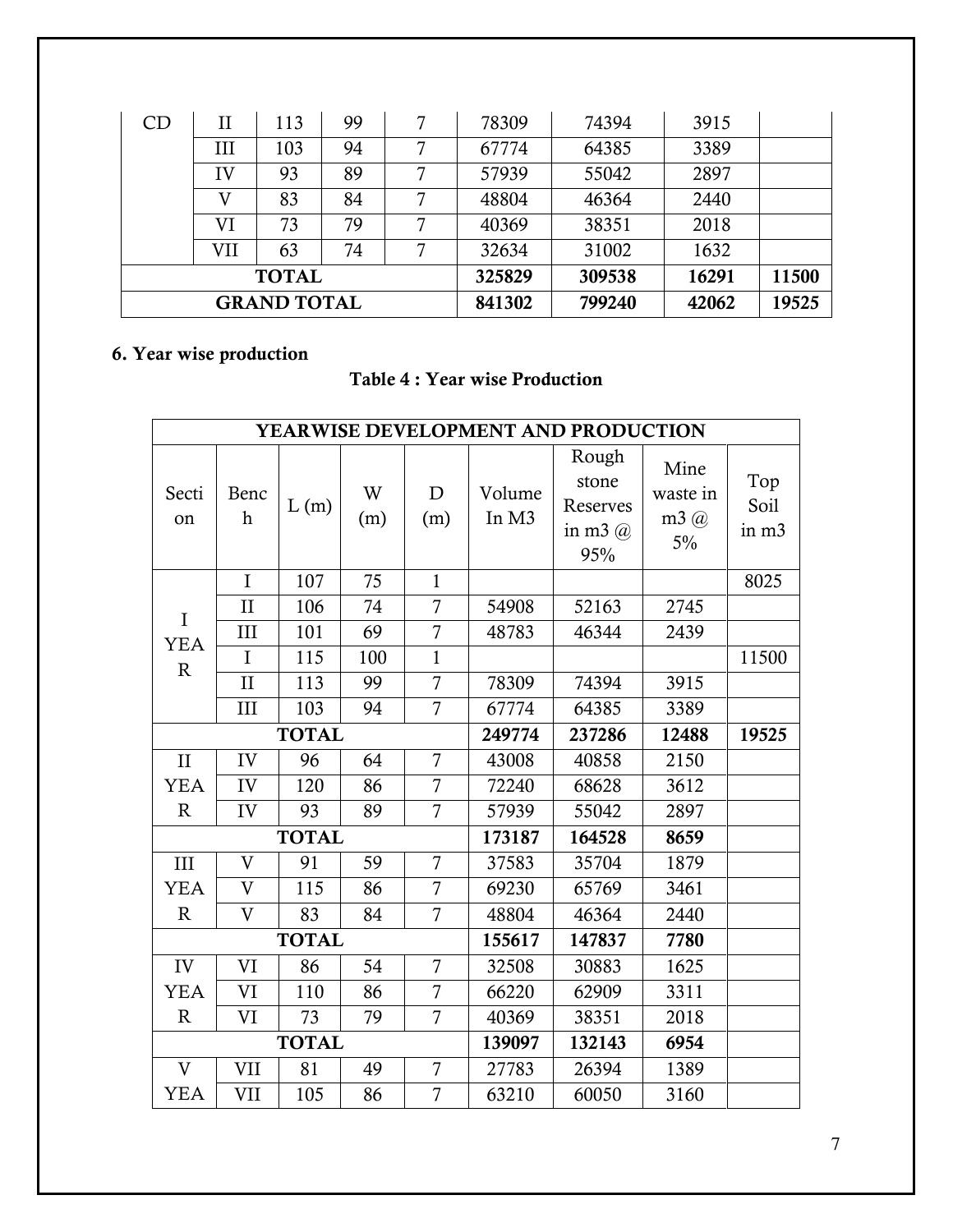|                    |  | 63           |  |  | 32634  | 31002  | 1632  |       |
|--------------------|--|--------------|--|--|--------|--------|-------|-------|
|                    |  | <b>TOTAL</b> |  |  | 123627 | 117446 | 6181  |       |
| <b>GRAND TOTAL</b> |  |              |  |  | 841302 | 799240 | 42062 | 19525 |

#### **7. Topography:**

The area applied for quarry lease is almost plain area sloping towards southern covered with Rough Stone which does not sustain any type of vegetation. The altitude of the area is 493m above MSL. No major river is found nearby the lease area.

#### **8. Opencast Mines - Salient Features of Mode of working-:**

Opencast method of semi mechanized mining is adopted to extract Rough Stone. Machineries like Tractor mounted compressor attached with Jack hammers is being used to drilling and Proposed Control Blasting. Excavators are operated for quarrying of Rough Stone and Tippers / Lorries are used for transportation of Rough Stone to the destination.

#### **9. Top Soil**

This area is covered 1.0m Top Soil in this mine area 19525m3. Topsoil formation will be removed and dumped in North, East and Southern side of the 7.5m Boundary Barrier of the lease area. And Party used for Plantation Purposes.

| <b>Proposed Dump Dimensions:</b>        |  |
|-----------------------------------------|--|
| $(664.4m(L)X7.5m(W)X3.91m(H)=19525m^3)$ |  |

#### **10. Water Requirement**

#### **Table 5: Water Requirement**

| Purpose          | Quantity  | <b>Sources</b>                                                                                        |
|------------------|-----------|-------------------------------------------------------------------------------------------------------|
| Drinking Water   | $0.5$ KLD | Packaged Drinking water vendors available in<br>Emakalnatham which is about 1.0 Km North of the area. |
| Green belt       | $1.0$ KLD | Other domestic activities through road tankers supply                                                 |
| Dust suppression | $1.0$ kLD | From road tankers supply                                                                              |
| Total            | 2.5 KLD   |                                                                                                       |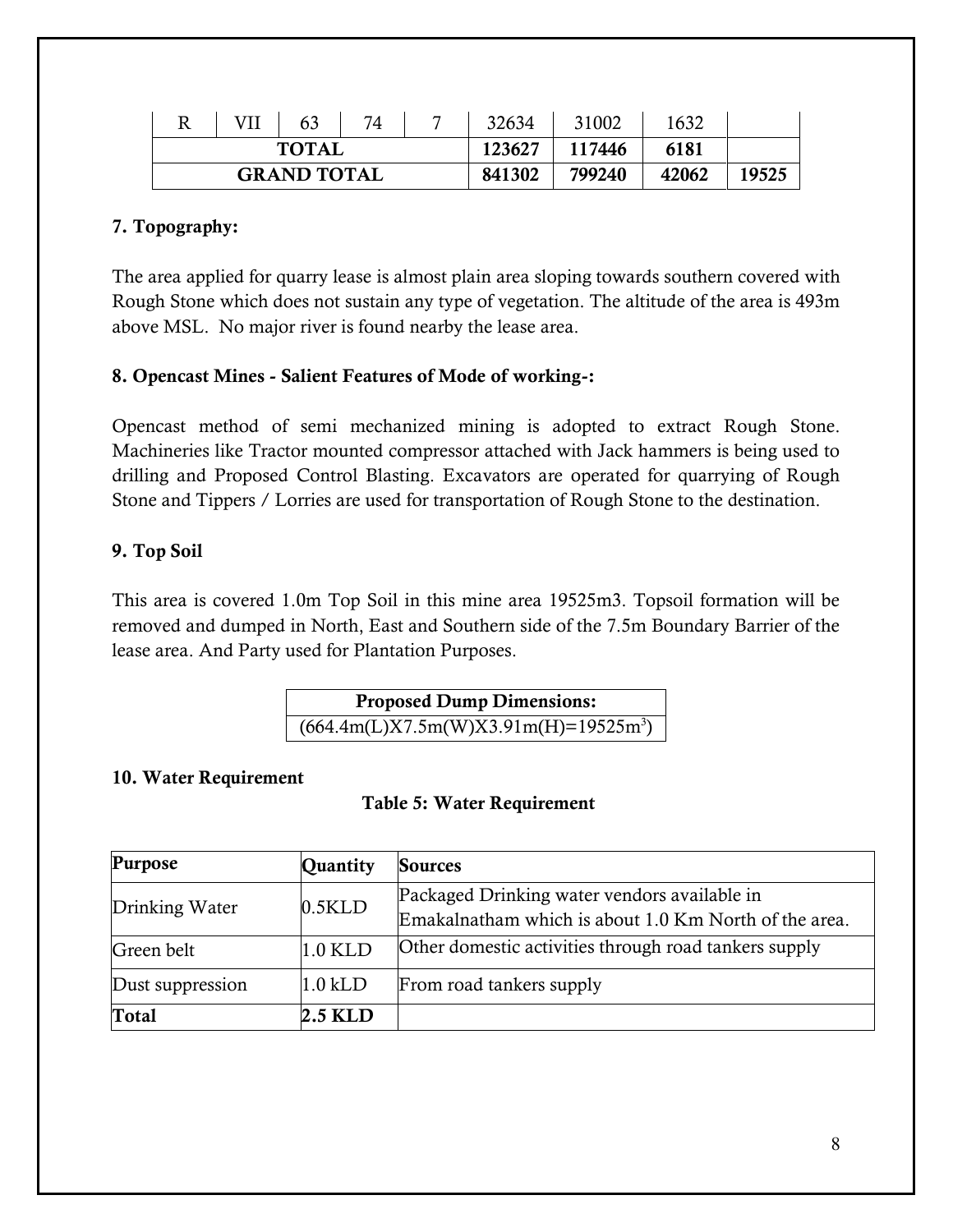#### **11. Land Use Pattern Details**

 The details of land area indicating the area likely to be degraded due to mining will be as under: -

| S1.<br>No. | <b>Land Use</b> | <b>Present Area</b><br>(Hect) | Area in use<br>during the<br>quarrying<br>period (Hect) |
|------------|-----------------|-------------------------------|---------------------------------------------------------|
| 1.         | Area under      | 1.08.0                        | 2.86.0                                                  |
|            | quarrying       |                               |                                                         |
| 2.         | Infrastructure  | N <sub>i</sub> 1              | 0.01.0                                                  |
| 3.         | Roads           | 0.01.0                        | 0.01.0                                                  |
| 4.         | Green Belt      | Nil                           | 0.47.0                                                  |
| 5.         | Unutilized      | 2.26.0                        | N <sub>i</sub>                                          |
|            | $Total =$       | 3.35.0Ha                      | 3.35.0Ha                                                |

| Table 6: Land use Pattern |  |  |  |
|---------------------------|--|--|--|
|---------------------------|--|--|--|

#### **12. Manpower:**

The total number of employees including skilled and un-skilled workers is 13which include workers for mine and ancillary unit. The details of the staff and workmen employed in the mine are given below:-

| 1. | Skilled                        | Operator    | 2 No.           |
|----|--------------------------------|-------------|-----------------|
|    |                                | Mechanic    | 1 No.           |
|    |                                | Blaster/Mat | 1 No.           |
| 2. | Semi - skilled                 | Driver      | 2 Nos           |
| 3. | Unskilled                      | Musdoor /   | 5 Nos           |
|    |                                | Labours     |                 |
|    |                                | Cleaners    | 3Nos            |
|    |                                | Office Boy  | 1N <sub>o</sub> |
| 4. | Management & Supervisory staff |             | 3No.            |
|    |                                |             |                 |
|    | $Total =$                      |             | 18Nos           |

**Table 7: Team of Quarry Operation** 

#### **13. Solid Waste Management**

#### **Table 8 Solid Waste Management**

| $\bf No$ |  | Quantity | <b>Disposal Method</b> |  |
|----------|--|----------|------------------------|--|
|----------|--|----------|------------------------|--|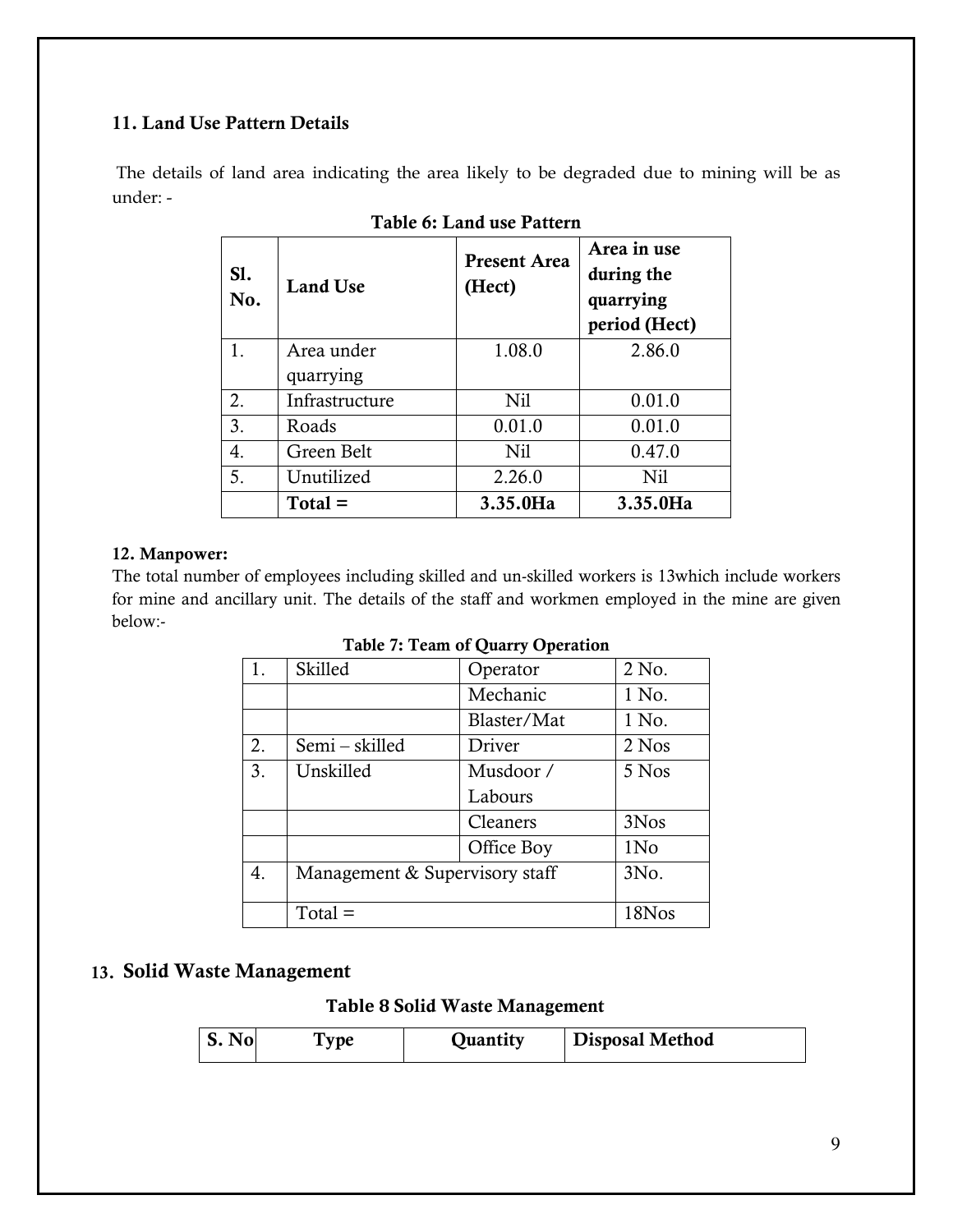| Organic   | $3.96$ kg/day | Municipal bin including food |
|-----------|---------------|------------------------------|
|           |               | waste                        |
| Inorganic | $5.94$ kg/day | TNPCB authorized recyclers   |

As per CPCB guidelines: MSW per capita/day =0.45 kg/day

| S.<br>No.    | Quarry detail                                                                                                                                         | Village        | S.F No           | Extent<br>(Ha) | G.O.<br>No.<br>Date                                           | &Lease<br>period                  |
|--------------|-------------------------------------------------------------------------------------------------------------------------------------------------------|----------------|------------------|----------------|---------------------------------------------------------------|-----------------------------------|
|              | I. Existing Quarry                                                                                                                                    |                |                  |                |                                                               |                                   |
| $\mathbf{1}$ | Thiru<br>N.<br>Arumugam,<br>$S/O$ .<br>Nallamuthu,<br>345<br>D.No.<br>East<br>Street,<br>Maruvathur<br>peralli<br>(South),<br>Perambalur<br>District. | Bargur Village | 63 (part $- B$ ) | 4.44.0         | Roc.<br>174/2018/Mines<br>dated<br>27.11.2018                 | No.27.11.2018<br>to<br>26.11.2028 |
|              | II. Abandoned Quarry                                                                                                                                  |                |                  |                |                                                               |                                   |
|              |                                                                                                                                                       |                | <b>NIL</b>       |                |                                                               |                                   |
|              | III. Proposed Quarry                                                                                                                                  |                |                  |                |                                                               |                                   |
| 5            | Thiru<br>$C$ .<br>Selvam, S/o.<br>Chinnamadhu,<br>4/268<br>D.No.<br>Kumbalapadi<br>Village, indur<br>Post,<br>Dharmapuri<br>Dt.                       | Bargur         | $63/2$ (Part)    | 3.35.0         | Roc. No. 211/Instant<br>2019/mines Dt. Proposal<br>13.06.2019 |                                   |
| <b>Total</b> |                                                                                                                                                       |                |                  | 7.79.0         |                                                               |                                   |

### **Table 9: Quarry within 500m Radius**

# **13. Scope of the Baseline Study**

 The chapter contains information on existing environmental scenario on the following parameters.

- 1. Micro Meteorology
- 2. Water Environment
- 3. Air Environment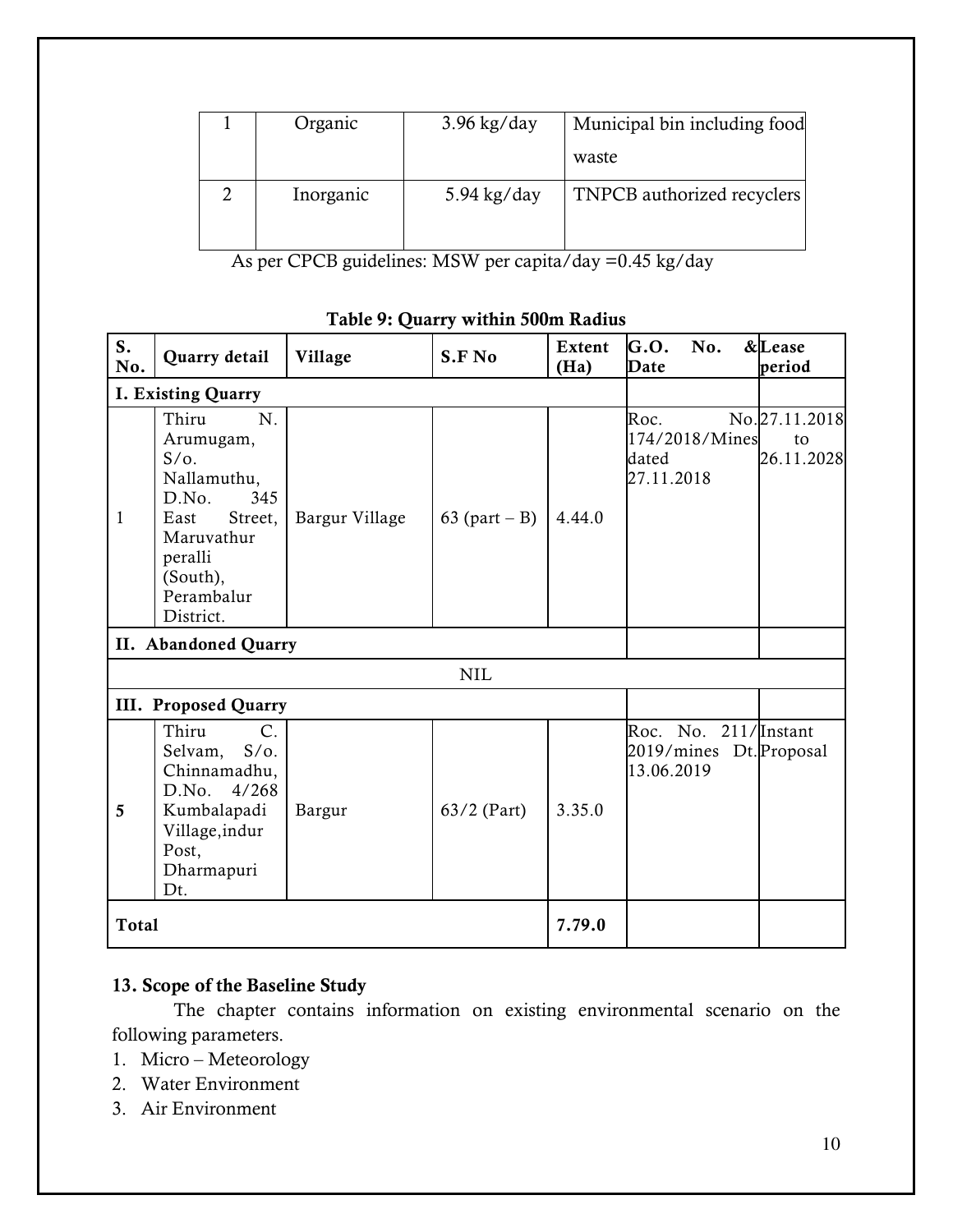- 4. Noise Environment
- 5. Soil/ Land Environment
- 6. Biological Environment
- 7. Socio-economic Environment



#### **13.1 Micro – Meteorology**

Meteorology plays a vital role in affecting the dispersion of pollutants, once discharged into the atmosphere. Since meteorological factors show wide fluctuations with time, meaningful interpretation can be drawn only from long-term reliable data.

- i) Average Minimum Temperature :  $19\text{ }^0\text{C}$
- ii) Average Maximum Temperature. :  $38\text{ }^0\text{C}$
- iii) Average Annual Rainfall of the area : 616 mm

#### **13.2 Air Environment**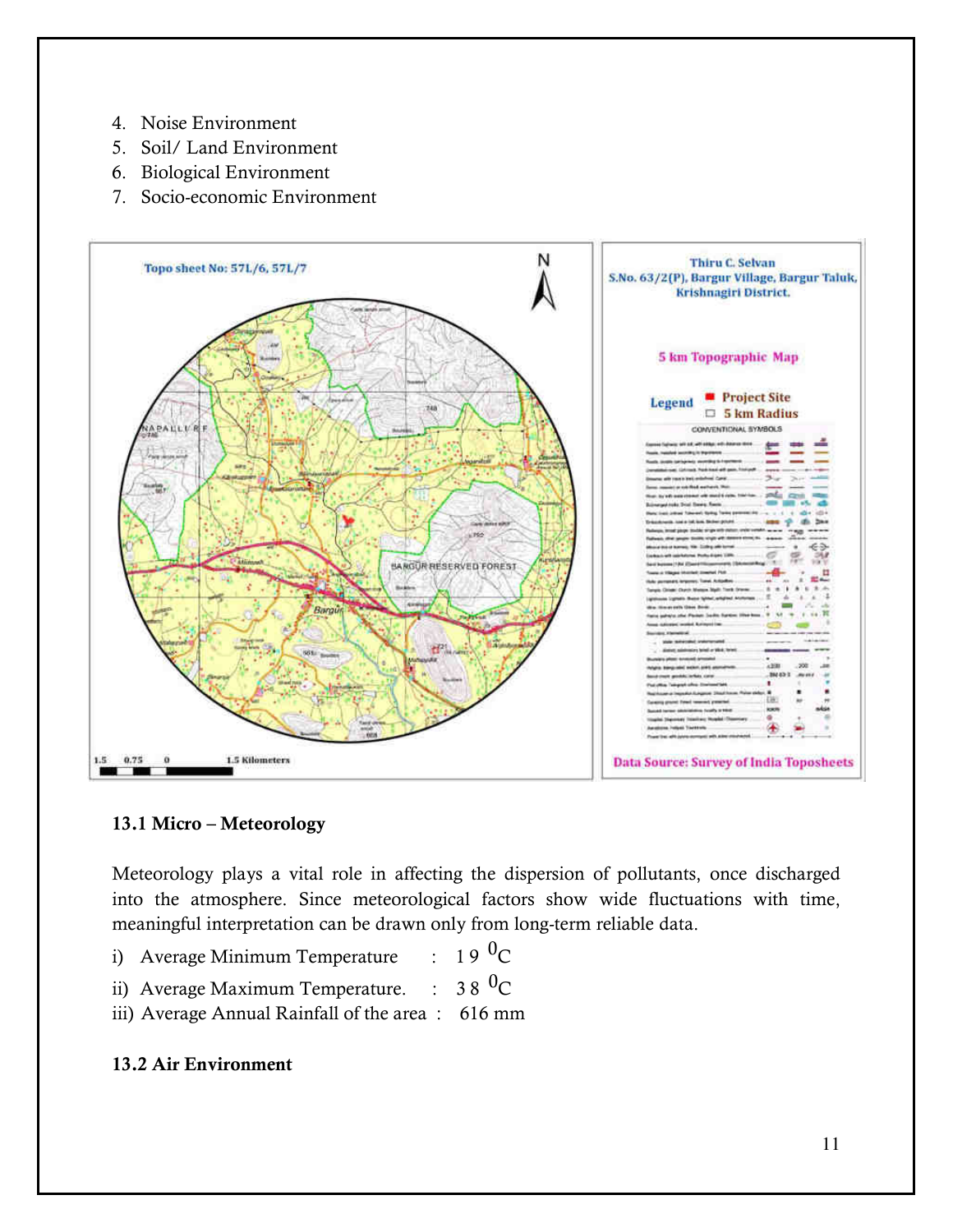Ambient air monitoring was carried out on monthly basis in the surrounding areas of the Mine Lease area to assess the ambient air quality at the source. To know the ambient air quality at a larger distance i.e. in the study area of 10km radius, air quality survey has been conducted at 6 locations over a period of June - August 2021. Major air pollutants like, Particulate Matter (PM10), Sulphur Dioxide (SO2), NitrogenDioxide (NO2) were monitored and the results are summarized below,

The baseline levels of PM10 (50-71  $\mu$ g/m<sup>3</sup>), PM2.5 (20-29  $\mu$ g/m<sup>3</sup>), SO<sub>2</sub> (5-10  $\mu$ g/m<sup>3</sup>), NO2 ( $14 - 24 \mu g/m<sup>3</sup>$ ), all the parameters are well within the standards prescribed by National Ambient Air Quality during the study period from June - August 2021.

#### **13.3 Noise Environment**

Ambient noise levels were measured at 6 locations around the proposed project site. Noise level varies from 45.0 to 54 dB(A) during day time and 35-44 dB(A) during night time. Maximum noise level were recorded at both project site and Gandhinagar (54 dBA) during day time.

#### **13.4 Water Environment**

During the study period ground water samples were collected at 6 locations

The analysis results indicate that the pH ranged between 7.1 to 7.7, which are well within the specified standard of 7.3 to 8.0 limit. Total hardness was recorded to range from 440 to 720 mg/l, which is within the permissible limit 600 mg/l at all locations. The Total Dissolved Solids (TDS) concentration recorded ranged between 923 to 1495 mg/l and was within the permissible limits (2000 mg/l) at all locations.

#### **13.5 Land Environment**

- pH is 7.32 which indicates soil is neutral.
- EC of soil is 0.013 mS/cm

• Organic matter in soil is 0.89%, The concentration of Nitrogen, Phosphorus & Potassium has been found to be in good amount in the soil samples.

#### **13.6 Biological Environment**

The Mining lease area is plain terrain and species observed in the study area, there is no extinct flora and fauna species found in the study area.

#### **13.7 Socio Economic Environment**

Krishnagiri district is bounded by Vellore and Tiruvannamalai districts in the East, Karnataka state in the west, State of Andhra Pradesh in the North Dharmapuri District in the south. Its area is 5143 Sq. Kms. This district is elevated from 300m to 1400m above the mean sea level. It is located between 11º 12'N to 12º 49'N Latitude,77º 27'E to 78º 38'E Longitude.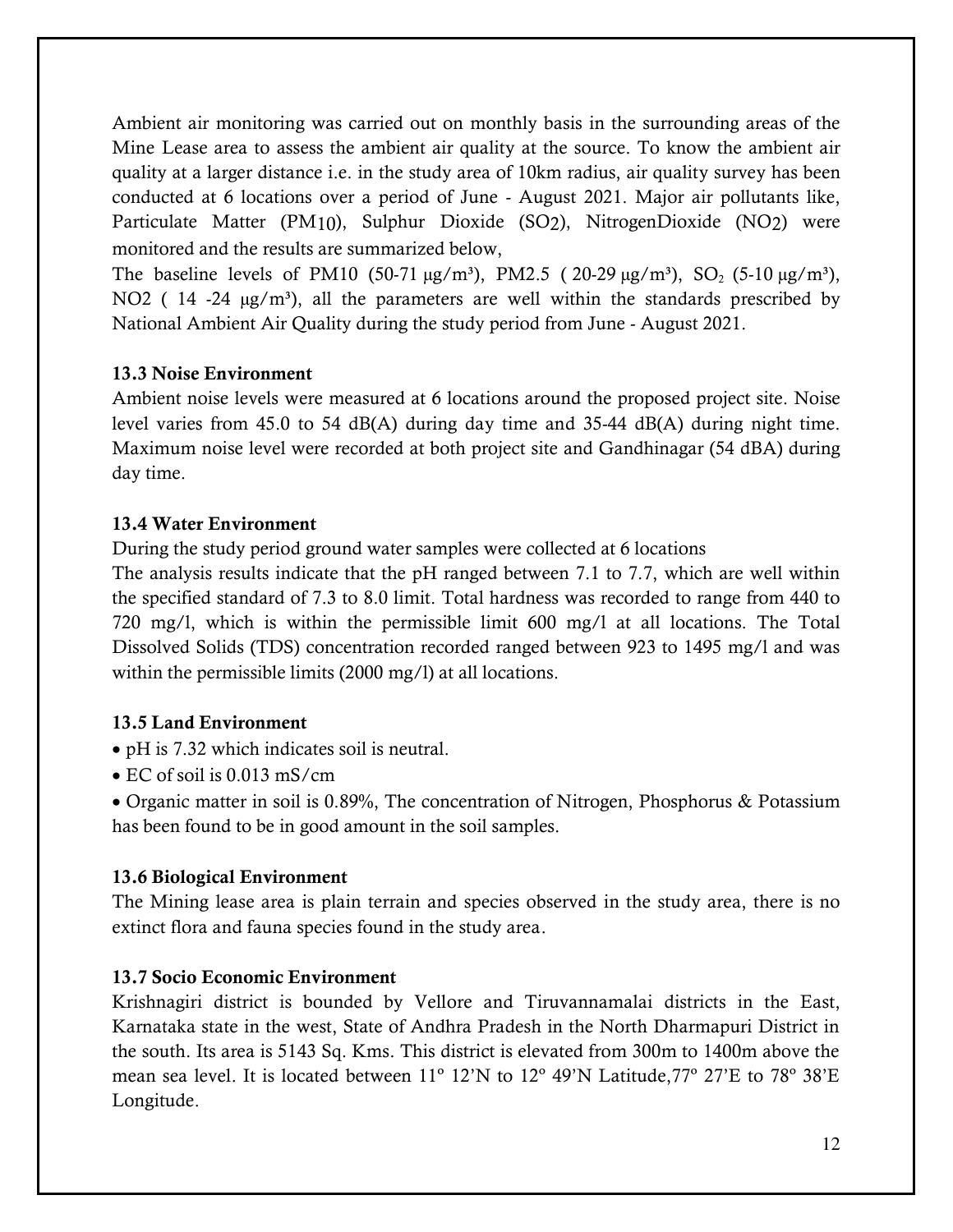#### **14. Rehabilitation/ Resettlement**

 The overall land of the mine is Government poromboke land. There are no displacement of the population within the project area and adjacent nearby area. Social development of nearby villages will be considered in this project.

 The mine area does not cover any habitation around 500m radius. Hence the mining activity does not involve any displacement of human settlement.

## **15. Greenbelt Development**

The development of greenbelt will be done in the peripheral buffer zone of the mine area.

 Green belt has been recommended as one of the major components of environmental Management plan, which will improve ecology, environment and quality of the surrounding area.

 Local trees like, Elamji, Vettithali and Poovam etc will be planted along the south side lease boundary and avenues as well as over Non-active dumps at a rate of 45 trees per annum with interval 5m .

• The rate of survival expected to be 80% in this area.

## **16. Anticipated Environmental Impacts**

## **16.1 Air Environment and Mitigation Measures**

Water sprinkling will be done on the roads & unpaved roads.

 Proper mitigation measures like water sprinkling will be adopted to control dust emissions.

• Plantation will be carried out on approach roads & nearby mine premises.

 To control the emissions regular preventive maintenance of equipments will be carried out.

#### **16.2 Noise Environment and Mitigation Measures**

Periodical monitoring of ambient noise will be done as per CPCB guidelines.

 No other equipment except the transportation vehicles and excavator for loading will be allowed.

• Noise generated by these equipments shall be intermittent and does not cause much adverse impact

# **17. Responsibilities for Environmental Management Cell (EMC)**

The responsibilities of the EMC include the following:

- i. Environmental Monitoring of the surrounding area
- ii. Developing the green belt/Plantation
- iii. Ensuring minimal use of water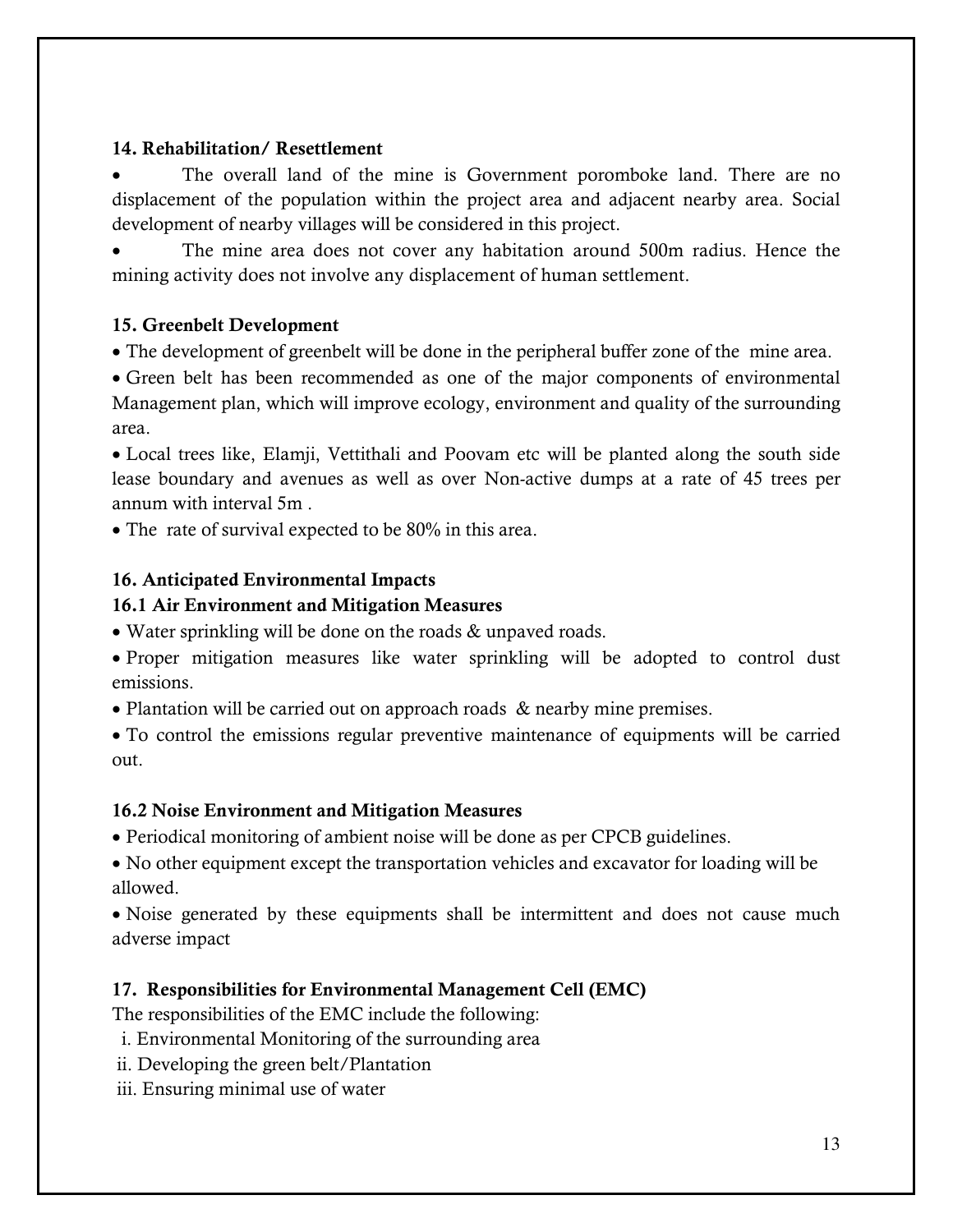iv. Proper implementation of pollution control measures

### **18. Environmental Monitoring Program**

A monitoring schedule with respect to Ambient Air Quality, Water & Wastewater Quality, Noise Quality as per Central Pollution Control Board (CPCB), shall be maintained.

# **19. Project Cost**

The total project cost is **Rs.67, 50,000/-** including land cost and deployment of machinery and creation of infrastructural facilities like approach road, Mine office / Workers Shed, First Aid Room etc, electrifications and water supply.

| S.No.            | Description                                                                                                                                                   | Cost (Rs) |
|------------------|---------------------------------------------------------------------------------------------------------------------------------------------------------------|-----------|
| 1.               | <b>Land Cost</b>                                                                                                                                              | 44,00,000 |
| $\overline{2}$ . | Operational cost                                                                                                                                              | 20,00,000 |
| 3.               | <b>EMP</b> Cost<br>(Drinking water facility for Labourer,<br>kits, Water sprinkling, 3,50,000<br>Safety<br>Afforestation,<br>Plantation<br>&.<br>Maintenance) |           |
| Total            |                                                                                                                                                               | 67,50,000 |

Table 10: Project Cost

# **20. Corporate Social Responsibility**

The following Corporate Environment Responsibility (CER) activities before the commencement of the quarrying activities.

Table 11: Corporate Environment Responsibility

| S.No. | <b>CER Activity</b>                                                          | <b>CER</b><br>$2\%$ of the project cost<br>(Rs in Crores) |
|-------|------------------------------------------------------------------------------|-----------------------------------------------------------|
|       | Developing the library, sports/Drinking<br>water facilities in nearby school | 1,35,000                                                  |
| Total |                                                                              | $\text{Rs. } 1,35,000$                                    |